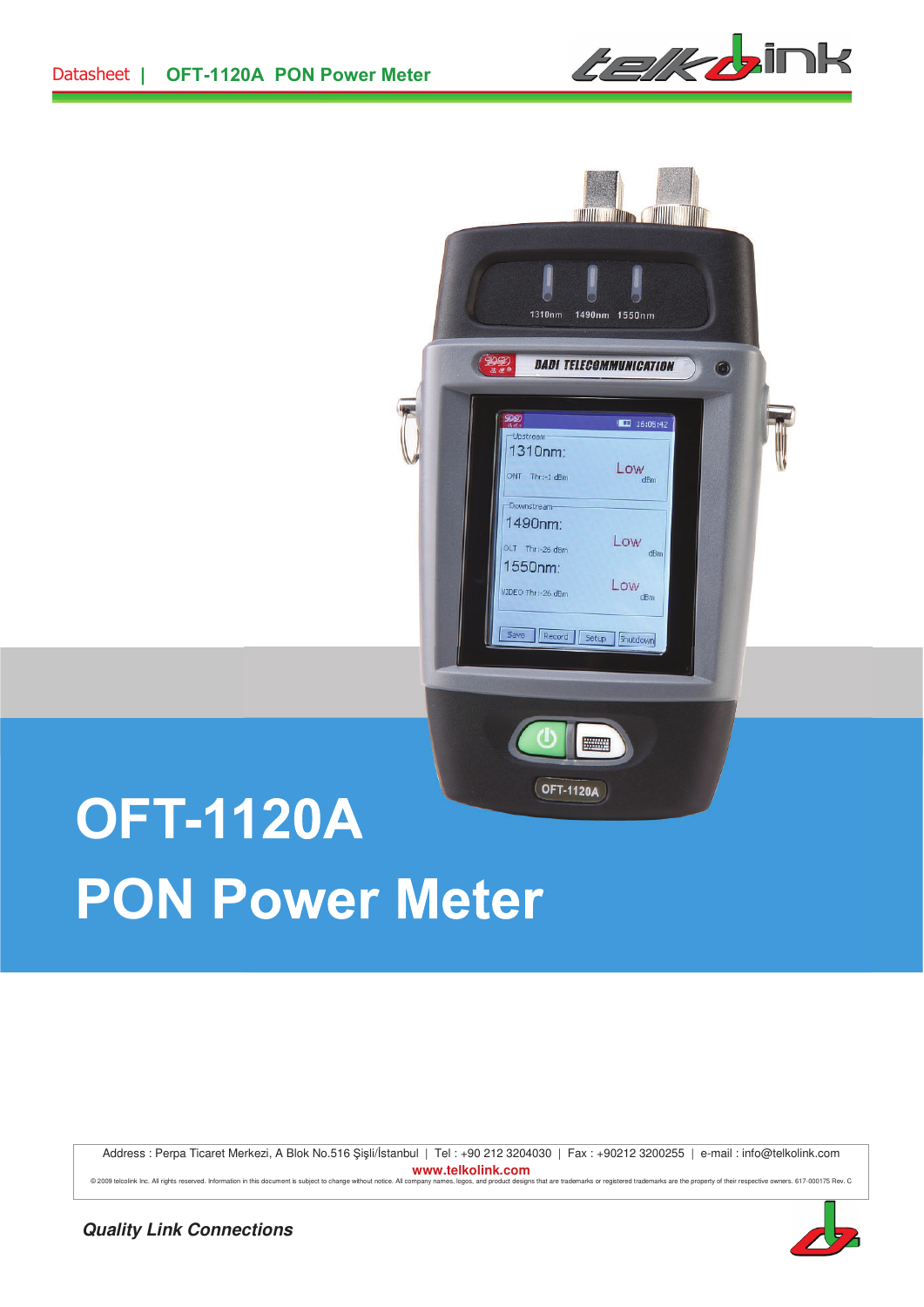



OFT-1120A is a tester specially designed for FTTx/PON passive optical network testing, which can be connected to OLT and ONT so as to realize online synchronous measurement and display of optical signal. It is helpful assistant of PON network engineer technicians for field testing. This product is applied to the deployment and maintenance of EPON/GPON networks and services.

#### **Functions** п

- $\blacksquare$  Test three wavelength signal including 1490nm, 1550nm, 1310nm
- 1310nm wavelength upstream burst signal testing
- Dual-port design for pass through mode, support online monitoring and termination measurement
- **Provide ten groups of threshold selection, pass/** alarming/fail, three indicators are correspondent with tested optical line status
- Built-in 500 records and upload via USB port  $\overline{\mathcal{A}}$
- **n** Others
	- Real-time clock
	- Sound and LED alarm indication
	- Auto power-off
	- Auto turn off backlight
	- Battery indication
	- Software online upgrade



Address : Perpa Ticaret Merkezi, A Blok No.516 Şişli/İstanbul | Tel : +90 212 3204030 | Fax : +90212 3200255 | e-mail : info@telkolink.com **www.telkolink.com**  @ 2009 telcolink Inc. All rights reserved. Information in this document is subject to change without notice. All company names, logos, and product designs that are trademarks or registered trademarks are the property of th

### **Quality Link Connections**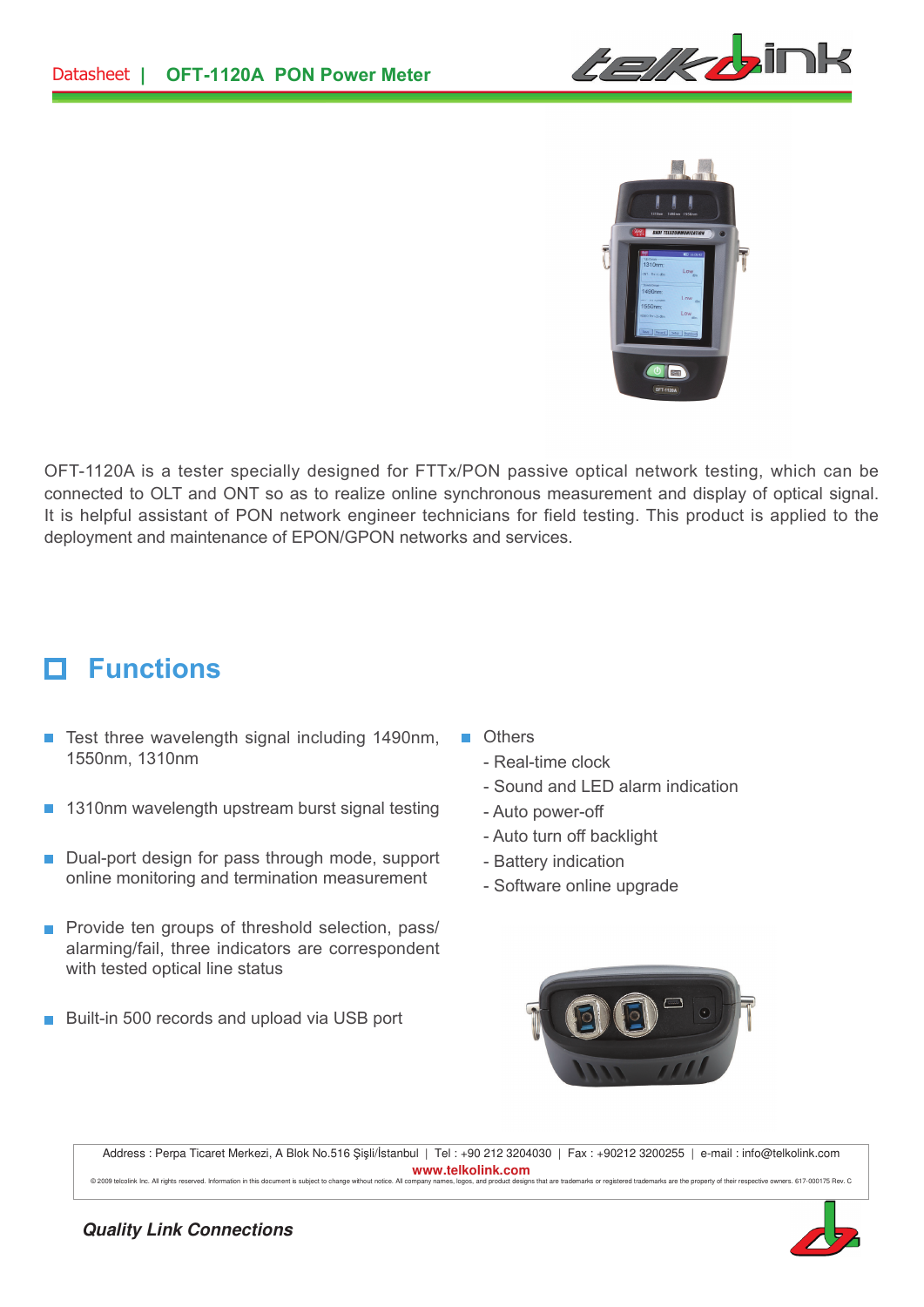

## П

- $\blacksquare$  TFT true color display, touch screen operation
- Graphical interface, one interface can display all  $\overline{\phantom{a}}$ measurement results
- Analyze pass/alarming/fail conveniently through multiple user adjustable threshold values for every wavelength, and provide ten groups of predefined user adjustable values
- **Power values adapt green/yellow/red to** distinguish pass/alarming/fail status
- Built-in large capacity Li-ion battery, ultra long operation time

# **Features Applications**

## FTTx/PON deployment

During opening phase, measure all PON signal, verify and ensure to meet network standards

## FTTx/PON maintenance

Various transportation problems in daily maintenance, for example, contaminated end face, fiber macro bending and fracture, optical transceivers fault etc

Make an easy evaluation for optical power in any place of whole network from OLT to ONT



Address : Perpa Ticaret Merkezi, A Blok No.516 Şişli/İstanbul | Tel : +90 212 3204030 | Fax : +90212 3200255 | e-mail : info@telkolink.com **www.telkolink.com** 

© 2009 telcolink Inc. All rights reserved. Information in this document is sub